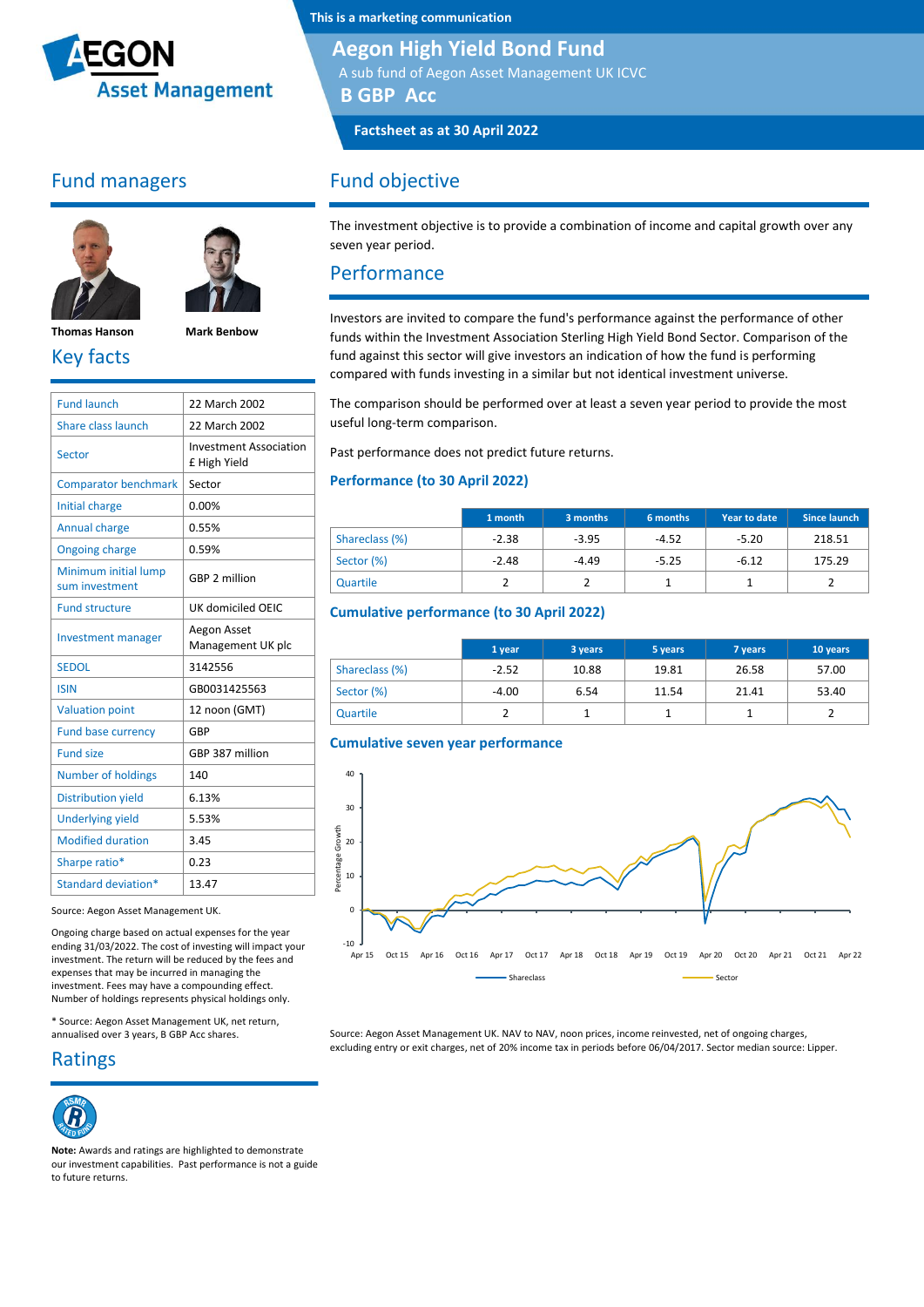# Discrete year performance

The table below shows performance over rolling discrete 12-month periods. Past performance does not predict future returns.

|                | 30/04/2022 | $30/04/2021$ 30/04/2020 |         |      |      | 30/04/2019 30/04/2018 30/04/2017 30/04/2016 30/04/2015 30/04/2014 30/04/2013 |         |      |      |       |
|----------------|------------|-------------------------|---------|------|------|------------------------------------------------------------------------------|---------|------|------|-------|
| Shareclass (%) | $-2.52$    | 26.32                   | $-9.95$ | 5.55 | 2.37 | 7.60                                                                         | $-1.81$ | 3.43 | 6.00 | 13.14 |
| Sector (%)     | $-4.00$    | 18.54                   | $-6.02$ | 3.11 | 2.88 | 8.73                                                                         | $-0.11$ | 2.16 | 6.46 | 13.77 |
| Quartile       |            |                         |         |      |      |                                                                              |         |      |      |       |

Source: Aegon Asset Management UK. NAV to NAV, noon prices, income reinvested, net of ongoing charges, excluding entry or exit charges, net of 20% income tax in periods before 06/04/2017. Sector median source: Lipper.

## Sector allocation (%)



### Credit rating breakdown (%)



# Currency exposure (%)

|              | <b>Post hedge</b> | <b>Pre hedge</b> |
|--------------|-------------------|------------------|
| <b>GBP</b>   | 101.3             | 11.1             |
| <b>USD</b>   | $-0.5$            | 49.9             |
| <b>EUR</b>   | $-0.8$            | 39.0             |
| <b>Total</b> | 100.0             | 100.0            |

An elevated cash position may reflect the fund's use of high yield index derivatives to synthetically invest proceeds from cash bond sales and gain exposure to the high yield market.

# Top 10 holdings (%)

| TULLOW OIL PLC 10.25% 15/05/2026 REGS         | 2.3  |
|-----------------------------------------------|------|
| CSI COMPRESSCO LP/FINANC 7.5% 01/04/2025 144A | 1.6  |
| SALLY HOLDINGS/SALLY CA 8.75% 30/04/2025 144A | 1.6  |
| ADIENT US LLC 9% 15/04/2025 144A              | 1.6  |
| GLOBAL AIR LEASE CO PIK 6.5% 15/09/2024 144A  | 1.5  |
| ARQIVA BROADC FINANCE P 6.75% 30/09/2023      | 1.5  |
| AERCAP HOLDINGS NV VAR 10/10/2079             | 1.4  |
| CASTLE UK FINCO PLC 7% 15/05/2029 REGS        | 1.4  |
| PINNACLE BIDCO PLC 6.375% 15/02/2025 REGS     | 1.4  |
| MPT OPER PARTNERSP/FINL 5.25% 01/08/2026      | 1.4  |
| <b>Total</b>                                  | 15.7 |

## Maturity breakdown (%)



# Geographical breakdown (%)